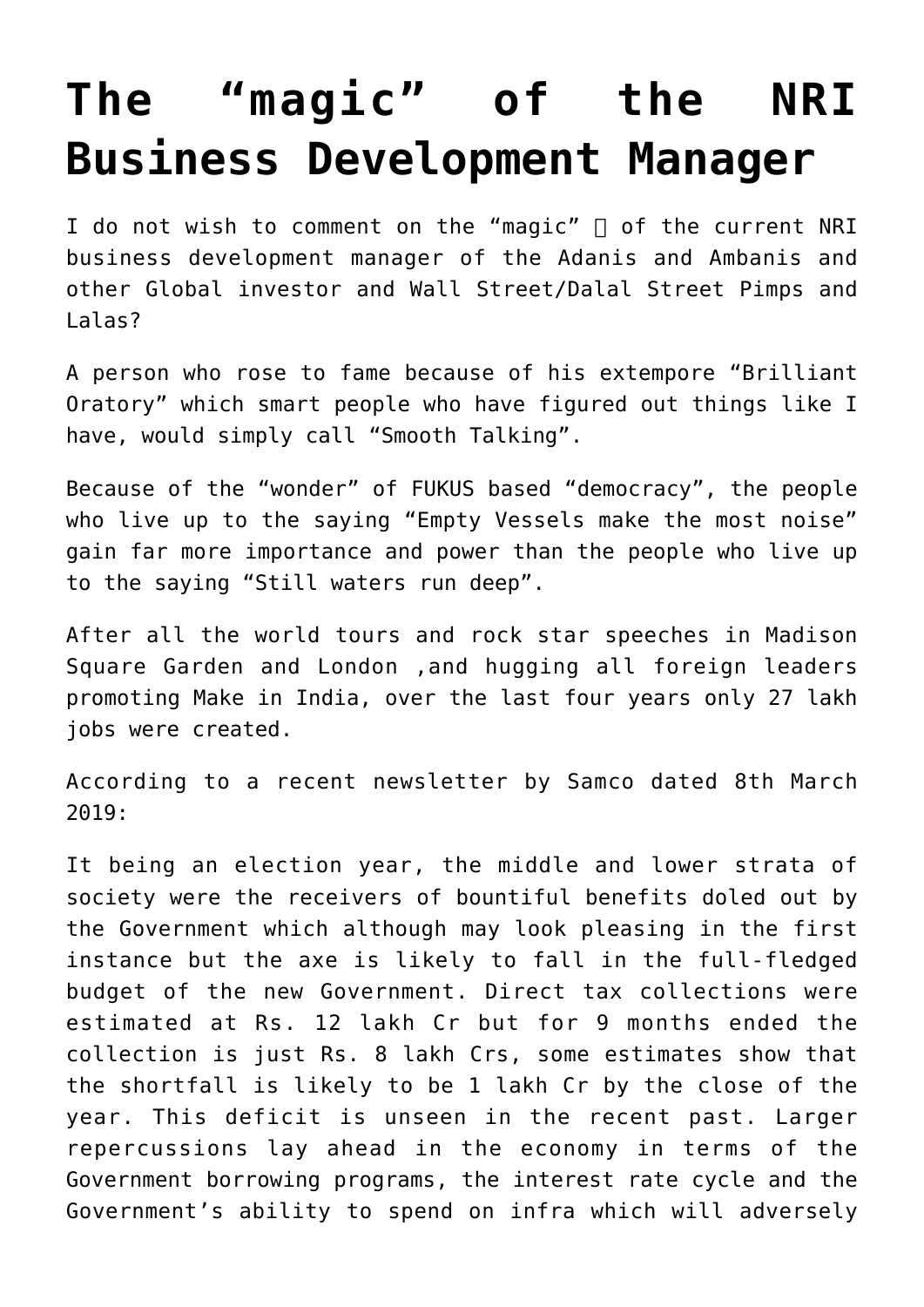affect the equity markets in the second half.

A person who is such a close [chaddi dost](https://sites.google.com/site/brfdictionary/glossary/c/chaddi-buddy) of all American presidents and **[FUKUS](https://aryadharma.world/fukus/)** politicians, that he calls them by their first name, embraces and takes [selfies](https://en.wikipedia.org/wiki/Selfie) with them whenever he gets the chance.

It is just a small matter that these same [chaddi dost](https://sites.google.com/site/brfdictionary/glossary/c/chaddi-buddy) American presidents and **[FUKUS](https://aryadharma.world/fukus/)** politicians did not even want to give him visa to visit their countries before they were forced to do so, because he became Prime Minister.

He also has tea with them in expensive designer suits costing more than five years salary of the average farm labourer.

Of course he also takes **[FUKUS](https://aryadharma.world/fukus/)** Presidents to monkey baths (Americans misunderstood meaning of Mann Ki Bath).

He embraces them more often than he embraces our Army chief who is busy defending our borders with our soldiers' blood and sweat, while our NRI business development manager is busy wearing expensive designer clothing and giving pre-written and rehearsed speeches and [selfies](https://en.wikipedia.org/wiki/Selfie) to our NRI brothers and sisters in the **[FUKUS](https://aryadharma.world/fukus/)** countries.

Our NRI brothers and sisters in these **[FUKUS](https://aryadharma.world/fukus/)** countries say that [Bharat](https://aryadharma.world/bharat/) is always in their hearts.

But they will never come to live here and they will never come to [Bharat](https://aryadharma.world/bharat/) to fight our wars.

But even before we go to war with Pakistan and China, they will surely vote their dislikes of Pakistan and China on Facebook.

A person who has all the intention, but no vision, insight and experience other than the so called "success" of the Gujarat Model, [whose true facts](http://www.moneylife.in/article/the-gujarat-model-ndash-some-facts/51106.html) are kept hidden.

A person who claims to be responsible for the success of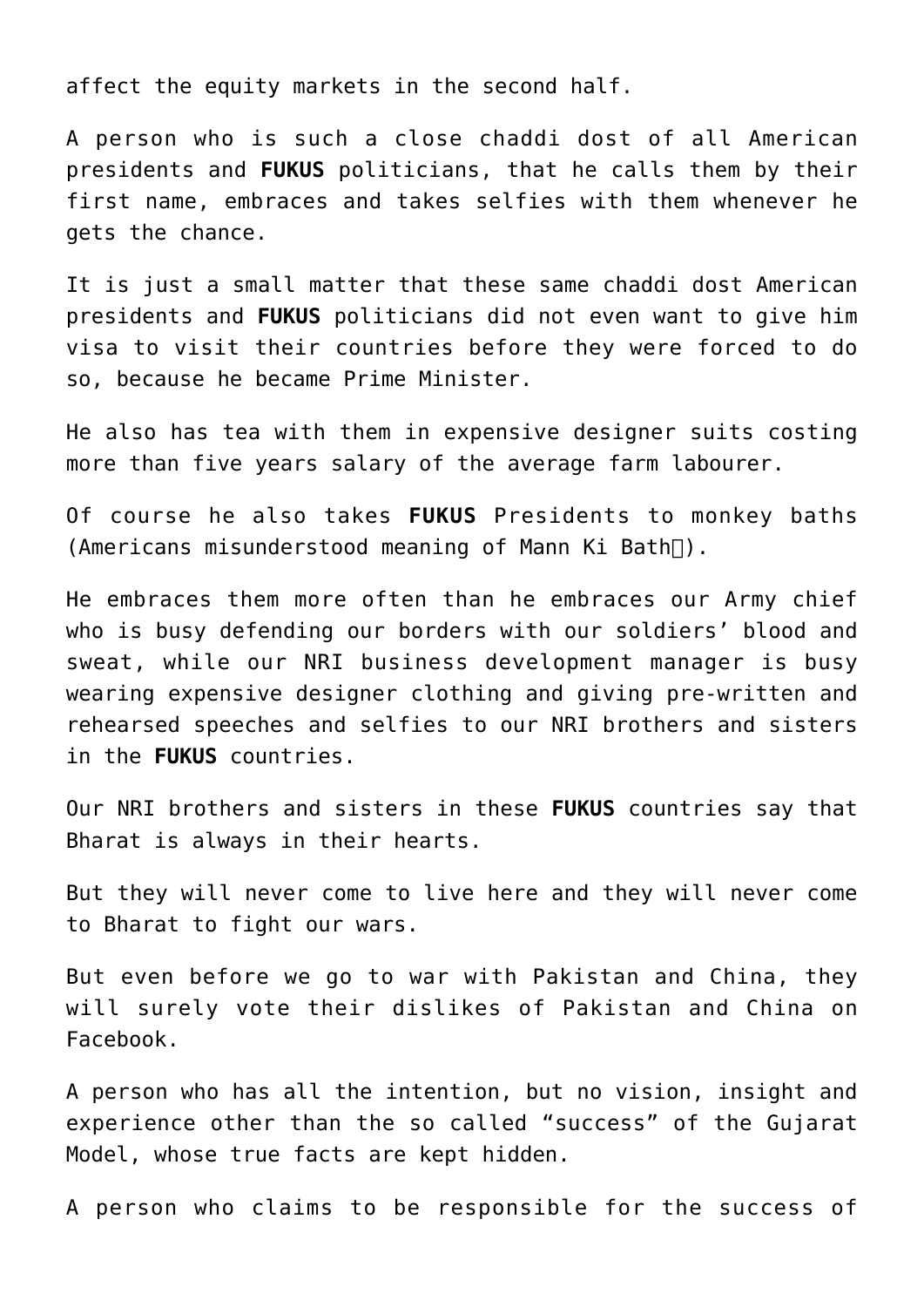[Gujaratis](https://en.wikipedia.org/wiki/Gujarati_people), who in my opinion are the smartest entrepreneurs in Bharat along with the [Mallus](https://en.wikipedia.org/wiki/Malayali), [Sindhis](https://en.wikipedia.org/wiki/Sindhis), [Memons](https://en.wikipedia.org/wiki/Memon_people), [Moplahs](https://en.wikipedia.org/wiki/Mappila) and [Marvadis.](https://en.wikipedia.org/wiki/Marwari_people)

If a Gujarati can be a success and even a billionaire in Missouri, Uganda, Rwanda, Nigeria, Sierra Leone and Burkina Faso, it is a jujubee task for a Gujarati to be a success in their own home state, and it is foolish to claim credit for work that the smart Gujaratis already did themselves.

A person who wants Bharat to be a bullet train when all the past vision, insight and experience is building a toy train that too not even in [Balbhavan, Cubbon Park.](https://www.tripadvisor.in/LocationPhotoDirectLink-g297628-d2587630-i70464148-Cubbon_Park-Bengaluru_Bangalore_District_Karnataka.html)

A person who does not realise that at this moment, it is a complete waste of time and effort to get Bharat to become a bullet train when almost 99.99% of the trains in Bharat dont even have good toilets, drinking water, a safe environment and even enough seats to sit on.

Almost 8 people a day, die on the Bombay train system.

More benefit would be brought to Bombay if even 1/10th of the money spent on the dumbass bullet train was spent on improve the Bombay train system so that nobody died.

A person who thinks he is impressing **[FUKUS](https://aryadharma.world/fukus/)** and Japan by ordering billions of dollars of worthless outdated phased-out overpriced goods including nuclear reactors, trains and planes without realising they will give the same VIP treatment to the gullible leader of any third world country who is willing to buy their worthless outdated phased-out overpriced goods.

A person who has put farmers and farming in the worst of conditions of debt, despair, depression and suicide and finally even after all this, robbing their land to give to the [Wall Street/Dalal Street Pimp/Lalas.](http://aryadharma.world/fukus/wallstreetpimps/)

A person who will travel all across the world to take selfies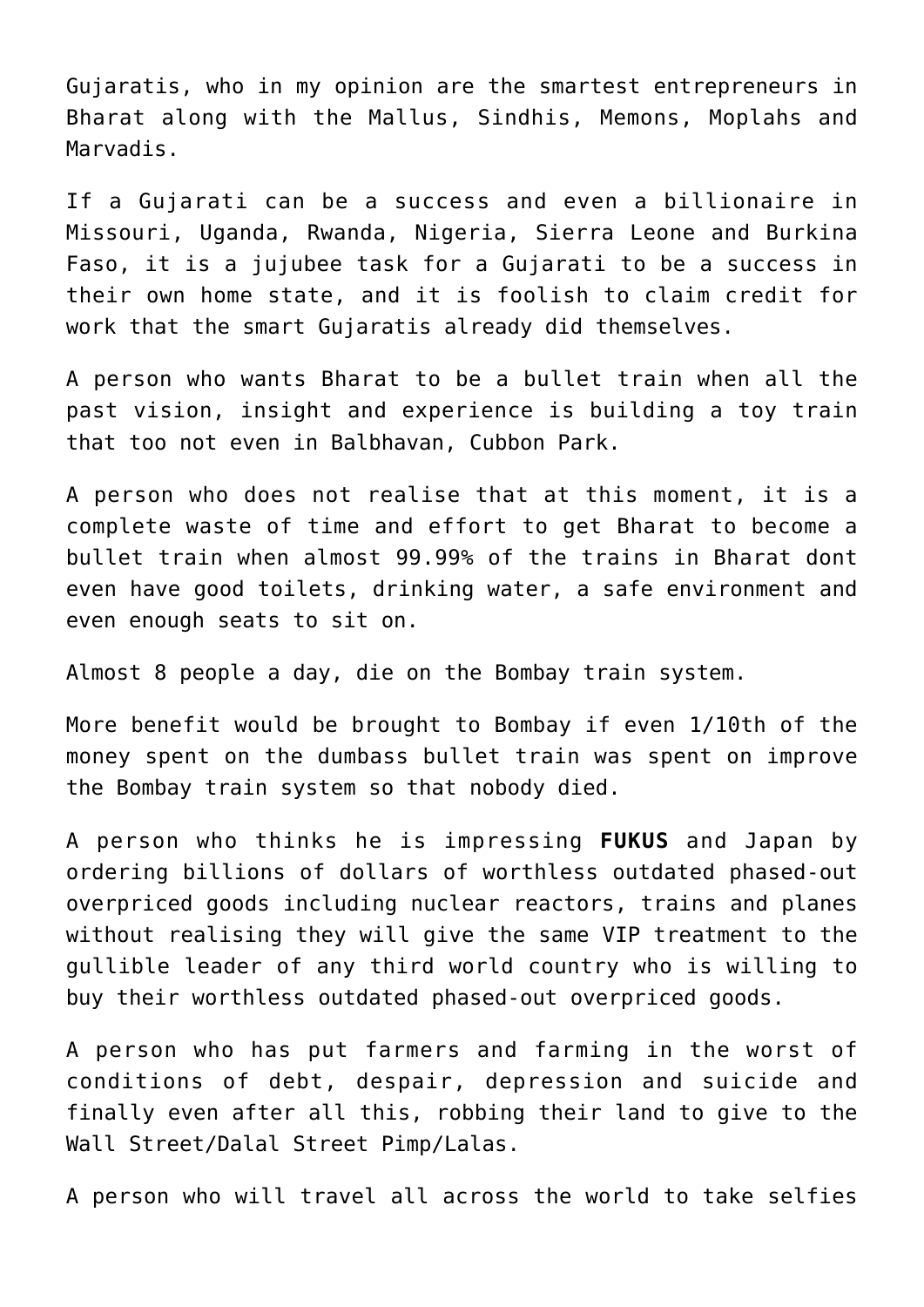and hug [FUKUS](https://aryadharma.world/fukus/) Presidents who used to call him names and even refused to give him visa, but will not bother to even make a phone call, leave alone drive down just 5 km from his office to [Jantar Mantar](https://en.wikipedia.org/wiki/Jantar_Mantar,_New_Delhi) to talk to the farmers of Tamil Nadu who have been [protesting for 100 days](https://www.outlookindia.com/website/story/protesting-tamil-nadu-farmers-eat-human-flesh-threaten-to-slit-own-throats/301586) eating their own shit and dead rats, and now eating human flesh and slitting their throats trying to draw his attention to their problems.

A person who is so impressed by [FUKUS](https://aryadharma.world/fukus/) scamsters who vigorously promote only the "wonders" of [FUKUS](https://aryadharma.world/fukus/) Industrial Mass Production Trickle Down [Casino Capitalist System](https://aryadharma.world/fukus/fukus-capitalism) and [Wall Street/Dalal](https://aryadharma.world/fukus/wallstreetpimps/) [Street Pimp/Lala](https://aryadharma.world/fukus/wallstreetpimps/) owned IT/BT/SEZ coolie export parks, expressways and bullet trains.

A person who claims to be working wonders because he is working hard for over 18 hours a day and sleeps only 4 hours.

Read my article on the things I [have figured out](https://aryadharma.world/articles/figured_out/) to understand why hard work alone does not matter much, but smart productive work matters much more.

Donkeys do hard work.

Men who ride the donkey carts are more productive if they can keep the donkeys from running off a cliff or keep them from colliding with oncoming vehicles.

A person who is willing to risk a war with our neighbours with whom we are permanently linked ethnically, culturally and geographically, because he thinks he can depend on [FUKUS](https://aryadharma.world/fukus/) and Japan to help fight our wars.

He thinks he can depend on the same [FUKUS](https://aryadharma.world/fukus/) who sent aircraft carriers to threaten us in our [1971 war against Pakistan.](https://en.wikipedia.org/wiki/Bangladesh_Liberation_War#US_and_USSR)

In fact, he has now placed more importance on our relationship with [FUKUS](https://aryadharma.world/fukus/) than our historical ally for decades Russia who strongly supported us our [1971 war against Pakistan](https://en.wikipedia.org/wiki/Bangladesh_Liberation_War#US_and_USSR) and prevented [FUKUS](https://aryadharma.world/fukus/) from actually using their aircraft carriers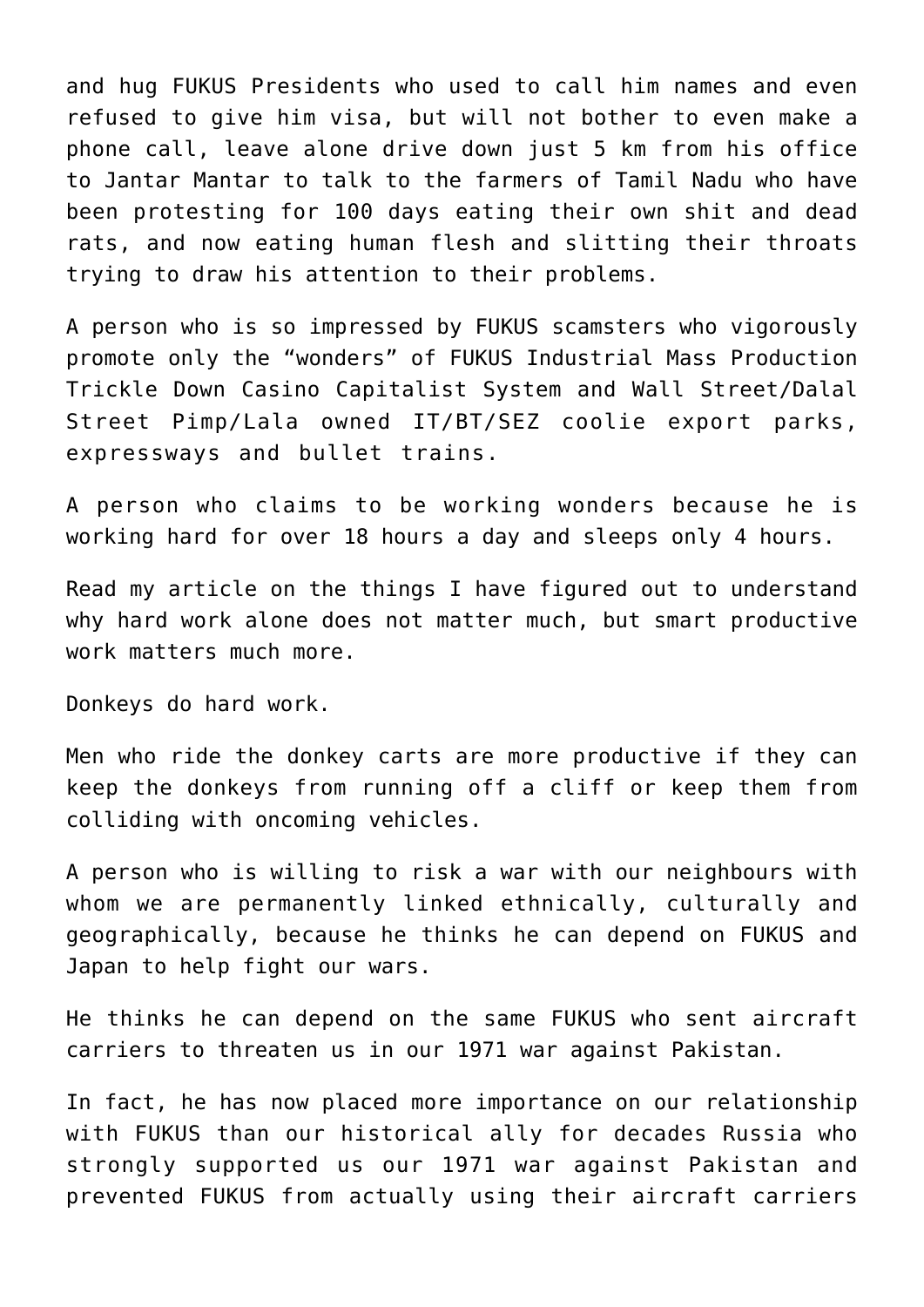against us.

He thinks he can depend on the same [FUKUS](https://aryadharma.world/fukus/) who did not want us to have nuclear weapons and imposed strict sanctions against us and is still continuously spying on our [Ballistic Missile](http://gginews.in/us-nsa-spying-indias-sagarika-dhanush-ballistic-missile-systems-airdropped-nuclear-weapons/) [Systems & Airdropped Nuclear Weapons.](http://gginews.in/us-nsa-spying-indias-sagarika-dhanush-ballistic-missile-systems-airdropped-nuclear-weapons/)

He thinks he can depend on the same [FUKUS](https://aryadharma.world/fukus/) who is blissfully selling us worthless outdated overpriced planes and guns and other such defense equipment.

He thinks he can depend on the same Japan who [invaded and](https://en.wikipedia.org/wiki/South-East_Asian_theatre_of_World_War_II) [occupied us](https://en.wikipedia.org/wiki/South-East_Asian_theatre_of_World_War_II) in World War 2.

He has completely abandoned our strong relationship developed with Iran over millenniums in favour of their arch rival, the arrogant, racist, belligerent [FUKUS](https://aryadharma.world/fukus/) poodle Israel with whom we have nothing in common and is a huge secret storehouse of our [Representative DFIs](http://aryadharma.world/fukus/repsofpeople/) black money.

He has permanently altered our relationship with our Nepal, our historical brother for millenniums and strongest friends, that they are now becoming fast friends with China.

He has shut the door on friendship attempts from Pakistan, who in all fairness is our blood younger brother as we both descend from the same motherland.

In any family dispute, elder brothers should accept the friendship offers of younger brothers, no matter what happened in the past.

If India and Pakistan reunited and became [Bharat](https://aryadharma.world/bharat/) again, our door to [Ram Rajya](https://aryadharma.world/vedasandupanishads/ram-rajya-the-heavenly-rule-of-ram/) will surely open since all the money we spend on arms and ammunition to kill each other can be spent for a more useful purpose like the healthcare and education and employment of the citizens of our two nations.

A person of such integrity and firmness of conviction, lets just forget about the minor technicalities of 180 degree U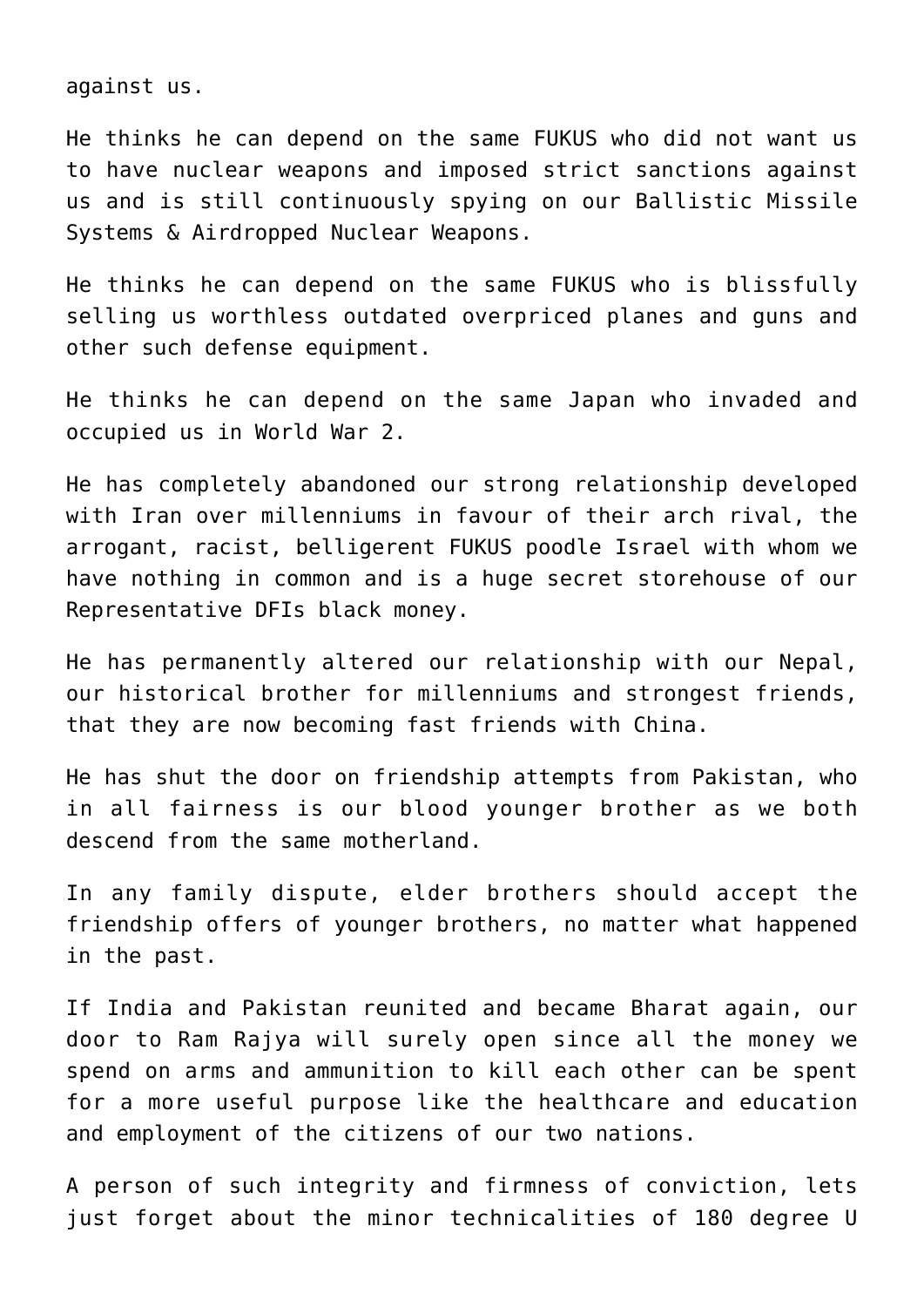turns of his positions on [Aadhar](https://aamjanata.com/digital-india/aadhaar/) and [GST](https://en.wikipedia.org/wiki/Goods_and_Services_Tax_(India)), just a few I have mentioned about the many positions of such firmness of conviction.

| Firmness of conviction on |  | Firmness of conviction on GST |  |
|---------------------------|--|-------------------------------|--|
| Aadhar                    |  |                               |  |

[Aadhar](https://aamjanata.com/digital-india/aadhaar/) is our [1984 style](https://en.wikipedia.org/wiki/Nineteen_Eighty-Four) [Big Brother](https://en.wikipedia.org/wiki/Big_Brother_(Nineteen_Eighty-Four)) inspired identification system designed by the founder of the largest IT coolie firm in Bharat.

An identification system that is supposed to be voluntary, but now made compulsory even for your income tax, cell phone and bank records in addition to many other records. [Aadhar](https://aamjanata.com/digital-india/aadhaar/) was supposed to be only for government records and databases, but is not being extended even to cell phone records.

**Strangely [Aadhar](https://aamjanata.com/digital-india/aadhaar/) is not made mandatory for property ownership records and property tax records.**

**Even more strangely, our "honest" "corruption free" NRI Business Development Manager has not made [Aadhar](https://aamjanata.com/digital-india/aadhaar/) mandatory for Voter ID cards and for eliminating duplicate and fraud voting during elections?**

## **Why is that?**

[Aadhar](https://aamjanata.com/digital-india/aadhaar/) is used as a lame excuse to weed out duplicate and fraud PAN and cell phone SIM cards.

**In the worlds largest [FUKUS](https://aryadharma.world/fukus/) based so called ["democracy"](http://aryadharma.world/fukus/repsofpeople/) isnt it also important to weed out duplicate and fraud voter ID cards?**

[Aadhar](https://aamjanata.com/digital-india/aadhaar/) is an identification system containing sensitive data including biometric data of more than a billion Bharatiyas, but whose [computer servers reside outside](http://www.sunday-guardian.com/investigation/foreign-agencies-can-access-aadhar-data) Bharat and [according](http://timesofindia.indiatimes.com/india/wikileaks-hints-at-cia-access-to-aadhaar-data-officials-deny-it/articleshow/60228184.cms) [to Wikileaks](http://timesofindia.indiatimes.com/india/wikileaks-hints-at-cia-access-to-aadhaar-data-officials-deny-it/articleshow/60228184.cms), [is being accessed by the CIA.](https://aamjanata.com/digital-india/aadhaar/factcheck-uidai-denies-wikileaks-information-claims-cia-not-access-aadhaar-data-expresslane/)

Using the [Aadhar card](https://en.wikipedia.org/wiki/Aadhaar) the aim of the government is to link it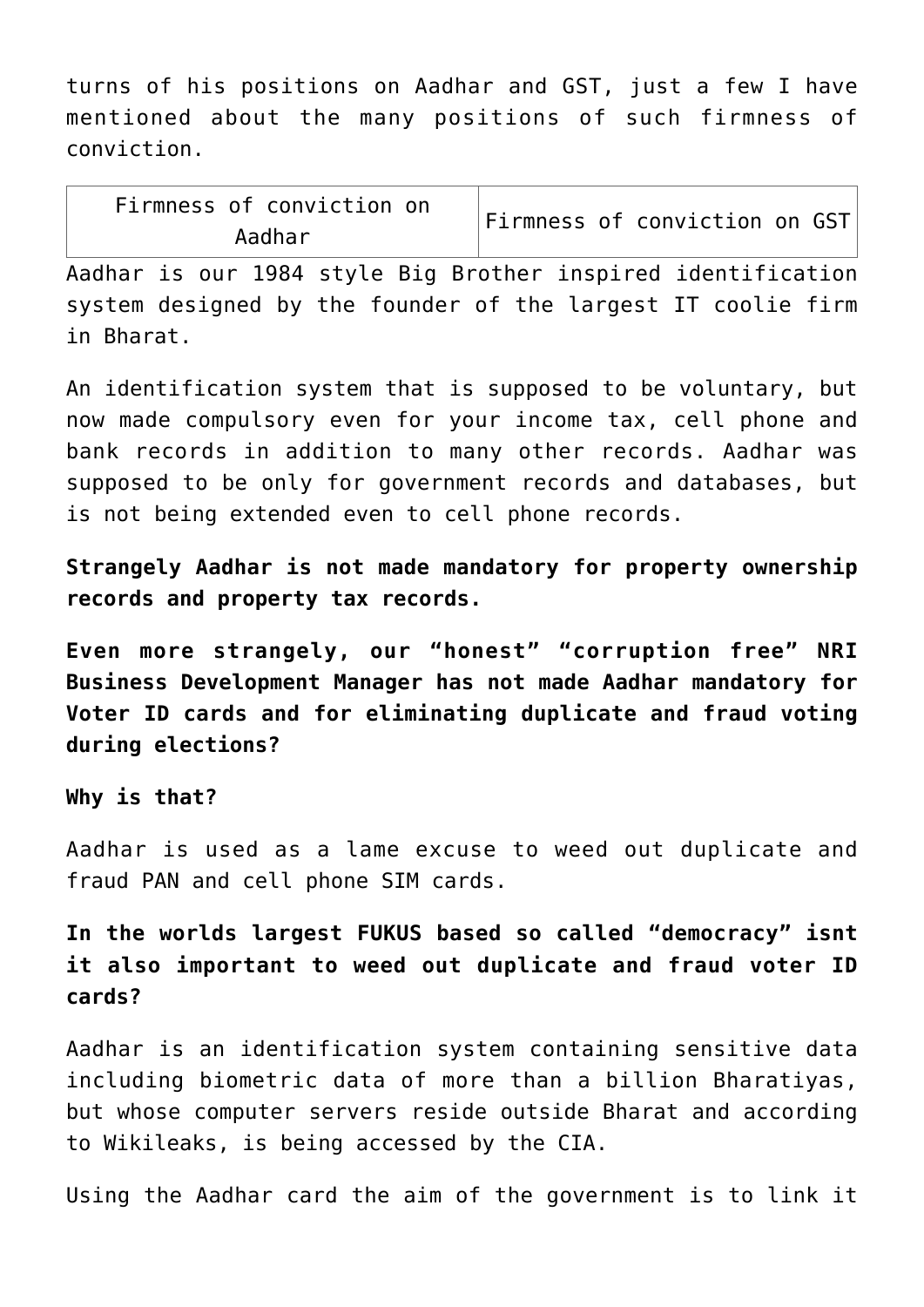to even your credit card and cell phones and perhaps in the future to your medical records and prescription drugs and maybe even your liquor and drug dealers.

So watch out for buying those cheap [American diamonds](https://en.wikipedia.org/wiki/Cubic_zirconia) and lying to your Ukranian mistress that you bought her the most expensive diamonds.

With Aadhar around, both your wife and your Ukranian mistress will find out what you have actually been buying and how many times you have been lying about your cheap fakes.

More importantly your wife can get your cell phone records and find out all the calls and shady purchases you have been making behind her back.

[Aadhar](https://aamjanata.com/digital-india/aadhaar/) is an identification system identification system that is based solely on [biometric](https://en.wikipedia.org/wiki/Biometrics) identification and which is known to be extremely error prone and has never been implemented anywhere in the world, even in the [FUKUS](https://aryadharma.world/fukus/) countries.

Even the most advanced [FUKUS](https://aryadharma.world/fukus/) countries, home to tech giants like General Electric, Google, Apple and Microsoft, have realised that [biometric](https://en.wikipedia.org/wiki/Biometrics) identification is an extremely defective and error prone system, but obviously the founder of the largest IT coolie firm in Bharat knows better.

After all isn't the successful IT Coolie [Y2K fame](https://en.wikipedia.org/wiki/Year_2000_problem)  $\Box$   $\Box$ technology of changing two digit year to four digit year (YY to YYYY) more advanced and sophisticated than the still error prone [computer vision and image recognition technology](https://en.wikipedia.org/wiki/Computer_vision) being developed by the most leading edge tech giants in the [FUKUS](https://aryadharma.world/fukus/) countries  $\Box$ ?

If you dont understand computers and if you think [Y2K fame](https://en.wikipedia.org/wiki/Year_2000_problem) is more advanced and sophisticated than [computer vision and image](https://en.wikipedia.org/wiki/Computer_vision) [recognition technology](https://en.wikipedia.org/wiki/Computer_vision), then maybe you also think a safe crash proof bullock cart is better and more advanced than an [ISRO](https://en.wikipedia.org/wiki/Indian_Space_Research_Organisation) rocket which has [landed a rover on the moon](https://en.wikipedia.org/wiki/Chandrayaan-1), but still could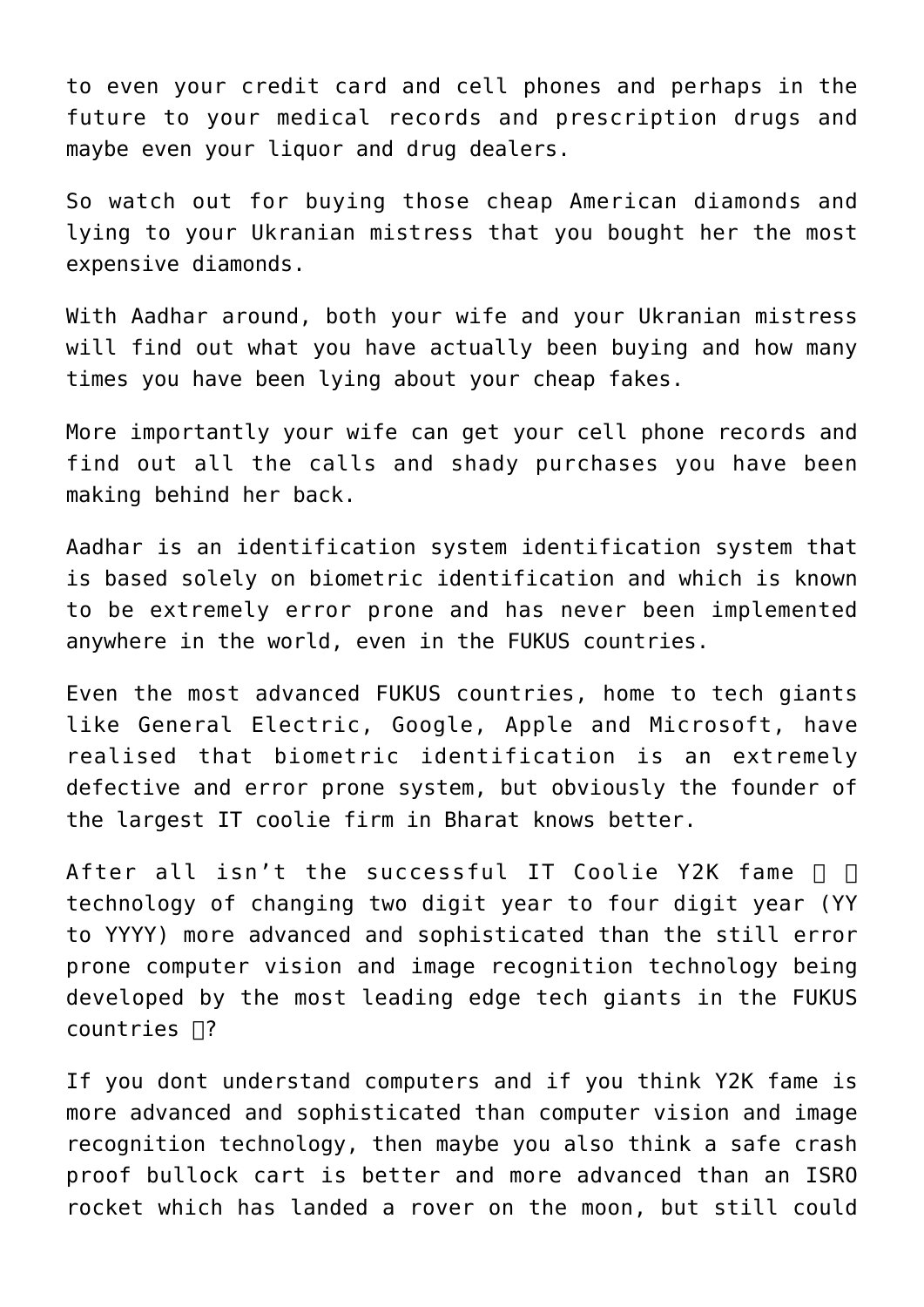fail and crash and burn the next time it is launched.

Our NRI Business Development Manager most likely got elected because the only alternative was the [Clown Prince.](https://en.wikipedia.org/wiki/Rahul_Gandhi)

Even a shoeshine boy would have been a better alternative than the [Clown Prince](https://en.wikipedia.org/wiki/Rahul_Gandhi) and would have gotten elected.

A person who successfully marketed the [demonetization scam,](https://en.wikipedia.org/wiki/2016_Indian_banknote_demonetisation) as a sacrifice we must make, even if it caused the deaths of more than a 100 people, untold suffering and hardship to millions of poor innocents and the destruction of livelihoods of millions of poor innocents.

**The real reason for the [demonetization scam](https://en.wikipedia.org/wiki/2016_Indian_banknote_demonetisation) was to bail out the gambling [Dalal Street Pimps and Lalas.](https://aryadharma.world/wallstreetpimps/)**

Of course, the added bonus of the timing of [demonetization](https://en.wikipedia.org/wiki/2016_Indian_banknote_demonetisation) [scam](https://en.wikipedia.org/wiki/2016_Indian_banknote_demonetisation) just before the [UP elections](https://en.wikipedia.org/wiki/Uttar_Pradesh_Legislative_Assembly_election,_2017) is just a minor technicality.

Here are the [real facts](http://www.tehelka.com/2017/08/demonetisation-cat-is-out-of-the-bag/) of the so called "success" of the demonetization scam.

Here is what his own party was doing exchanging notes according to this Congress Party Video while more than a 100 people died and more than 1 crore people permanently lost their jobs.

Even though I dont think much of the [Clown Prince](https://en.wikipedia.org/wiki/Rahul_Gandhi) and would never have him on my team of [Ideal Administrators,](https://aryadharma.world/concepts/thestate/the-ideal-team-of-administrators-for-bharat/) he recently delivered a speech in USA that was right on target on the "magic" of the NRI Business Development Manager.

I dont think the [Clown Prince](https://en.wikipedia.org/wiki/Rahul_Gandhi) wrote the speech, but he did deliver it eloquently.

All of what I have mentioned above wont be found in the reports of the mainstream Pressitute media which is completely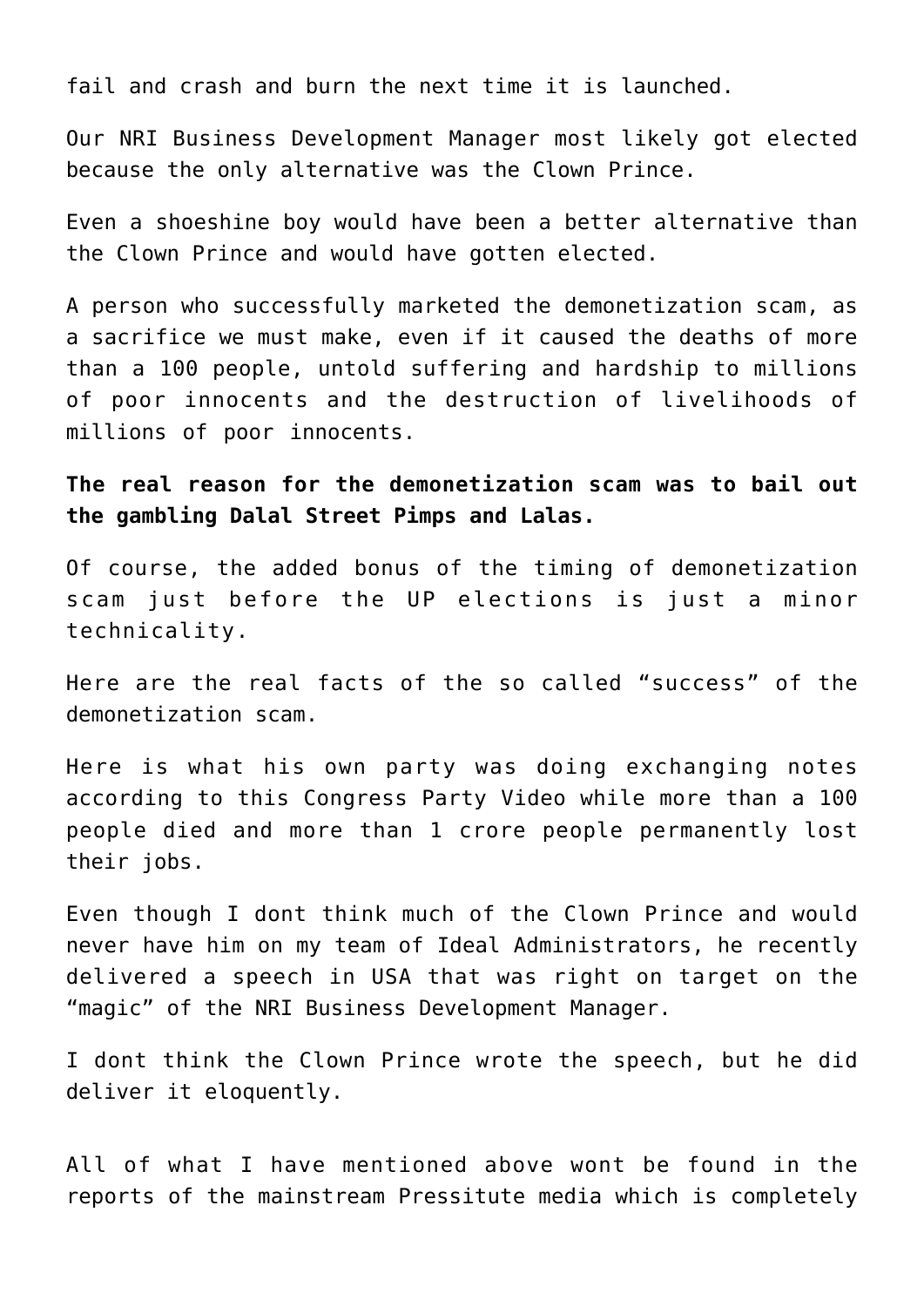owned by the [Global Investor/Wall Street/Dalal Street Pimps](https://aryadharma.world/wallstreetpimps/) [and Lalas](https://aryadharma.world/wallstreetpimps/), the only beneficiaries of the "magical" capabilities of the NRI Business Development Manager.

The NRI Business Development manager already has started the process of stealing land from poor farmers.

[India offers land twice Luxembourg's size to firms leaving](https://www.deccanherald.com/business/india-offers-land-twice-luxembourg-s-size-to-firms-leaving-china-833609.html) [China](https://www.deccanherald.com/business/india-offers-land-twice-luxembourg-s-size-to-firms-leaving-china-833609.html) May 5, 2020.

I will leave the people of Bharat to comment on the "magic" and decide in a few years when corruption and black money is still flourishing, "achhe din" is still coming but has not yet arrived, crime has increased because banks have collapsed and more people have been rendered unemployed because of the dumbass demonetization scam, and all their land has been acquired and they again become bonded slaves and are forced to fight for freedom again from the new [Global Investor/Wall](https://aryadharma.world/wallstreetpimps/) [Street/Dalal Street Pimp Lala](https://aryadharma.world/wallstreetpimps/) colonists that are rapidly replacing the old [FUKUS](https://aryadharma.world/fukus/) colonists, who also initially came to Bharat as foreign "businessmen".

Our NRI Business Development Manager is a Master of Political science by education, training and practice, but gets elected because he claims he was a [chaiwala.](https://en.wikipedia.org/wiki/Chaiwala)

**Only in a country like [Bharat,](https://aryadharma.world/bharat/) will one hide their Master's degree and claim that they are a [chaiwala](https://en.wikipedia.org/wiki/Chaiwala) to get elected.**

**That is the "wonder" of [FUKUS](http://aryadharma.world/fukus/) [democracy](http://aryadharma.world/repsofpeople/).**

Where more power rests with the [chaiwalas](https://en.wikipedia.org/wiki/Chaiwala) than enlightened people, that even highly educated people with Master's degrees pretend to be [chaiwalas](https://en.wikipedia.org/wiki/Chaiwala) to get elected.

**That is why most people in [Bharat](http://aryadharma.world/bharat/) can only afford chai and milk biscuit, that too as a luxury, because a government elected and run by [chaiwalas](https://en.wikipedia.org/wiki/Chaiwala) is only capable of making chai and milk biscuit.**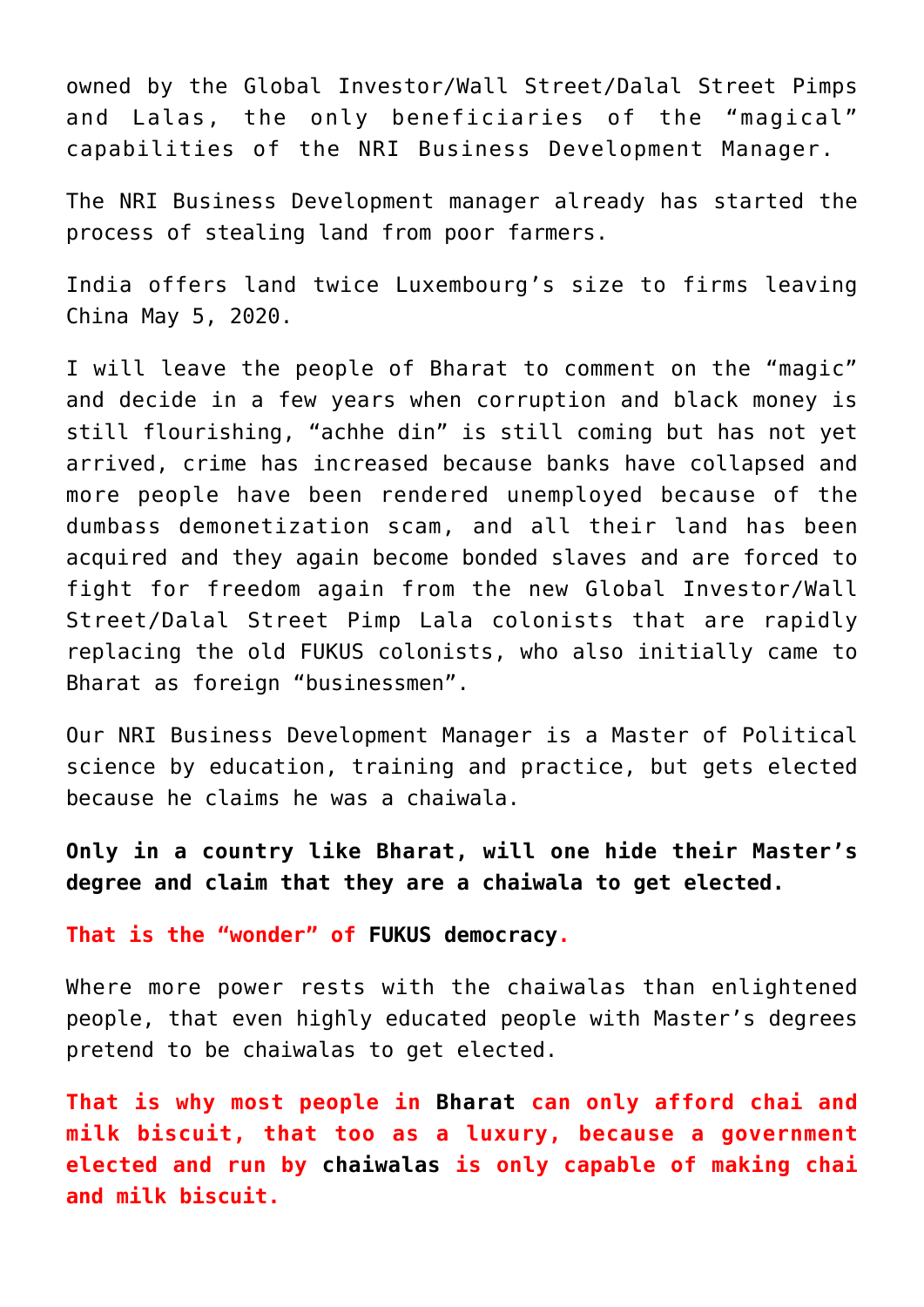**Not that the previous government was any better. They were filled with thieves.**

All governments of all parties, ever since the curse of the [Ghendy's](https://en.wikipedia.org/wiki/Nehru%E2%80%93Gandhi_family) dawned on us, not only at the national and state level, but even at city council and panchayat level are filled with thieves.

**Most people in [Bharat](http://aryadharma.world/bharat/) always get robbed by the government because they always elect thieves and the only aim in the life of a a thief is to lie, cheat and steal and [rob their victims](http://idioms.thefreedictionary.com/rob+blind) [blind](http://idioms.thefreedictionary.com/rob+blind).**

So as I said many times before:

**Whenever you see history, people have always gotten the government they deserve.**

## **Definition of [Magic](https://en.wikipedia.org/wiki/Magic_(illusion))**

A masterful display of sleight of hand to fool you and create an illusion that something wonderful happened when nothing really happened at all.  $\Box$ 

All that was gained your momentary thrill of the experience.

Once you've seen it, there is no thrill in going back to the same magic show.  $\Box$ 

All that was lost was your time and ticket to attend the "magic" show and the money that went from your pocket to the magic company owners and investors. $\Box$ 

## **When is "Achhe Din" arriving?**

"Achhe Din" has already boarded at London and departed with a [First class](https://en.wikipedia.org/wiki/First_class_(aviation)) airline ticket to Bharat.

As soon as it arrives, "Achhe Din" is going to be better than **[Ram Rajya.](https://aryadharma.world/concepts/brahman/ram-rajya-the-heavenly-rule-of-ram/)**